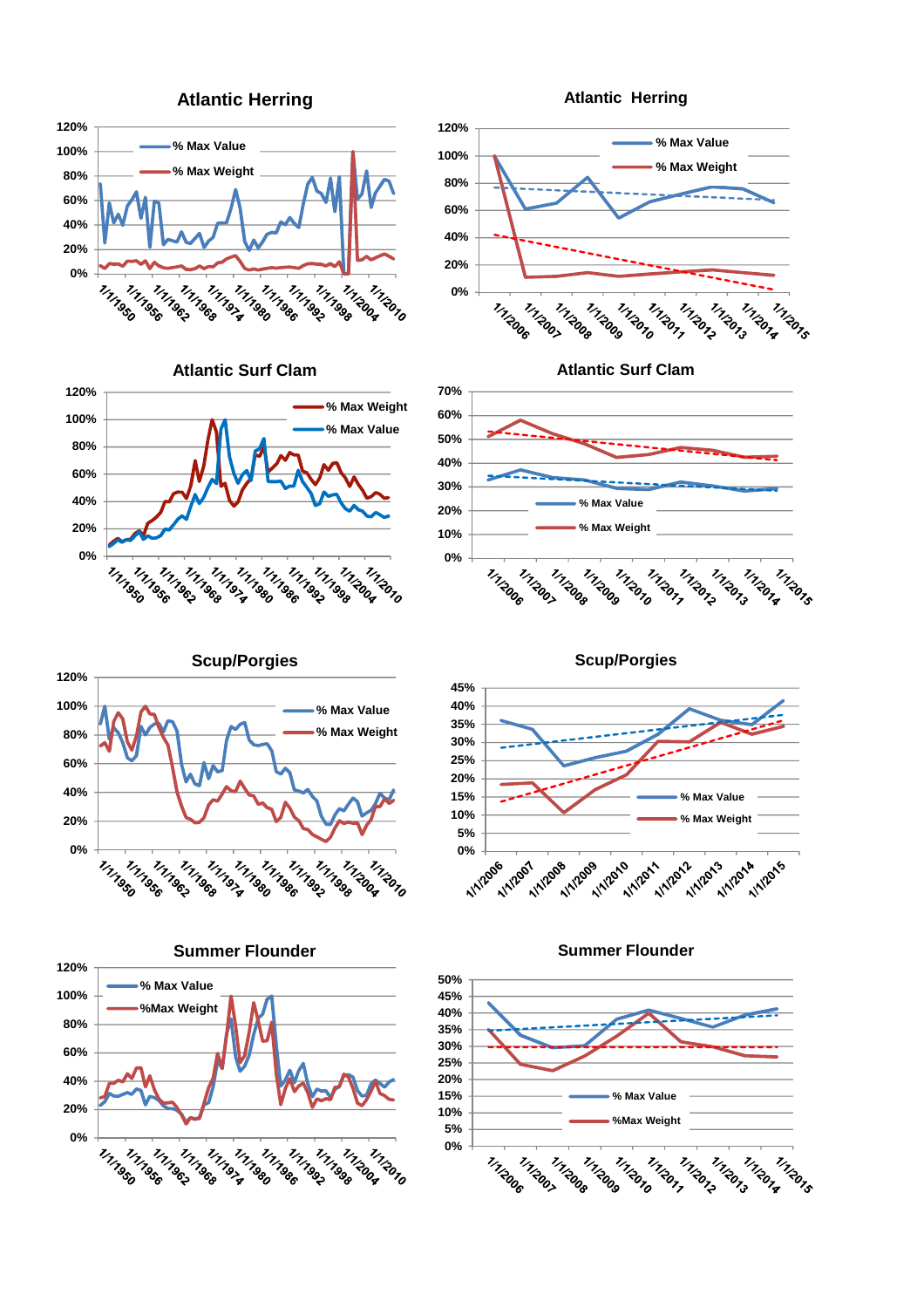





**Atlantic Swordfish**





TITIZOTS

1/1/2014

**Goosefish**







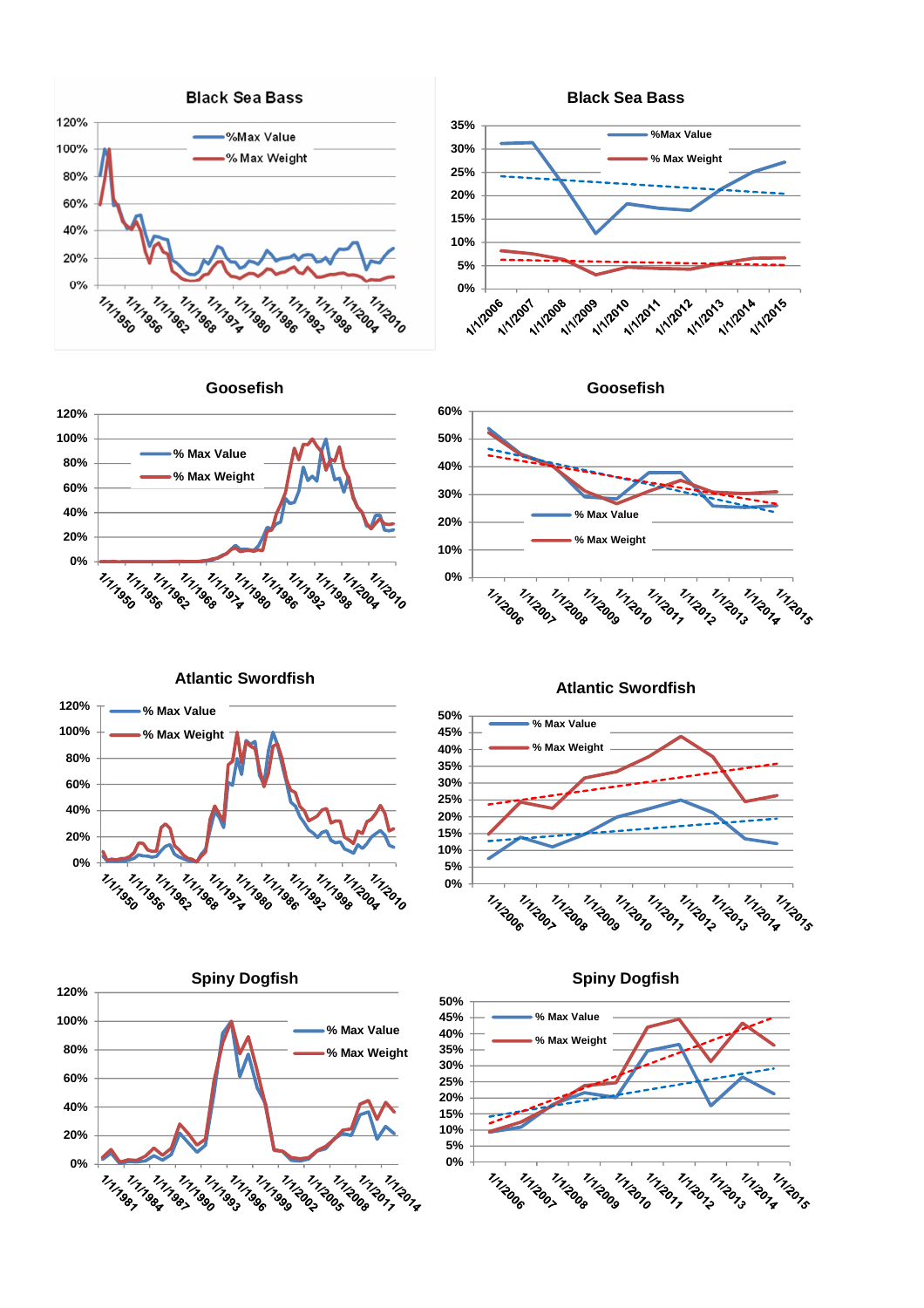











**Ilex Squid**